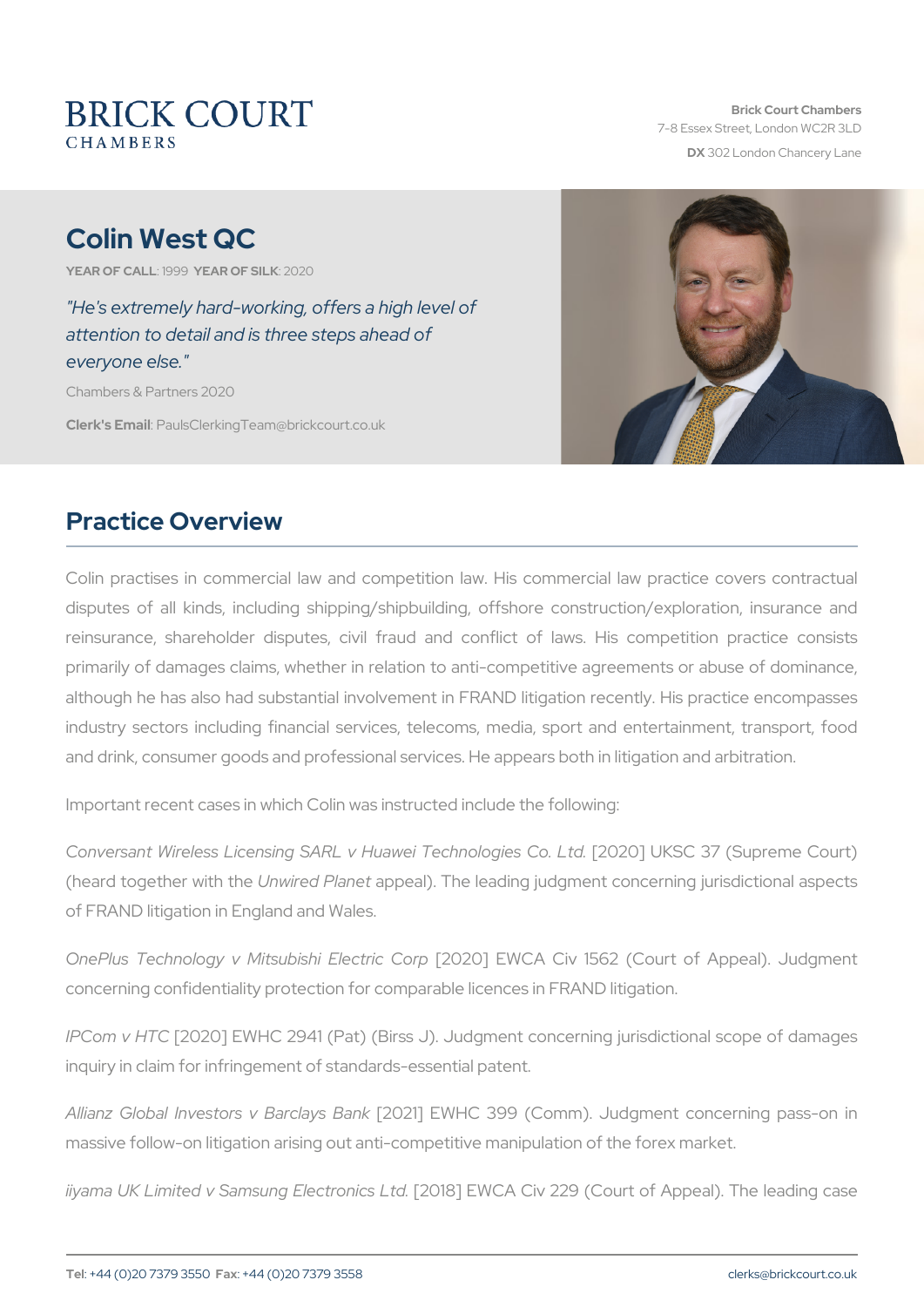on the territorial scope of competition laws in private damages procee

Renate Blauel v Sir LEtlitopantio holon and and the superstar music in the memoir and superstar music involvement in biopic contravened the contractual terms upon which wife.

Michael Standing and Axis Football Investmite gastid tid covicle en in Power of and the Axis Football Investming and  $\overline{\phantom{a}}$ future management/control of Swindon Town Football Club.

Apple Retail UK Ltd.  $v$  Qualcomment E(WHC Ltd88 (Pat). Concerned the English Court over the UK part of the worldwide litigation between Apple

Transocean Drilling UK v Proviedence e 2 Resound construction Transocean Drilling UK v Proviedence 2 Resound Construction loss exclusion in offshore drilling contract.

Bilta v N20zii6] AC 1. "The leading authority on attribution in the context of describe $S$ dinigularis v p Dai $S$ wia Geoffrey Vos C).

Masri v Consolidated Commteactus reported decisions before all level These judgments concern the continuing jurisdiction of the English C in English proceedings.

NCRQ v Institution for Occupation & P4S3a/15e/17y/1a5nd The aflit thst ever standal issued before the Competition Appeal Tribunal (also the first ever Tribunal and the first ever application for allocation to the fast-track

Colin is a contributor to "Competition Litigation: UK Practice and F chapter of Kluwer, "Competition Law in Western Europe and the USA".

#### Commercial

Important recent commercial law cases in cases in which Colin was inst

Michael Standing and Axis Football Investmiteigrassidunt dcovncleerein Pgowoewne future management/control of Swindon Town Football Club. The litig several injunctions against the Defendant and a number of High fortification of undertakings, joinder and variation.

Renate Blauel v Sir LEtlitgantion boncerning whether superstar m involvement in biopic contravened the contractual terms upon which wife.

116 Cardamon v. Maghli Stoeurt trial of breach of warranty claims f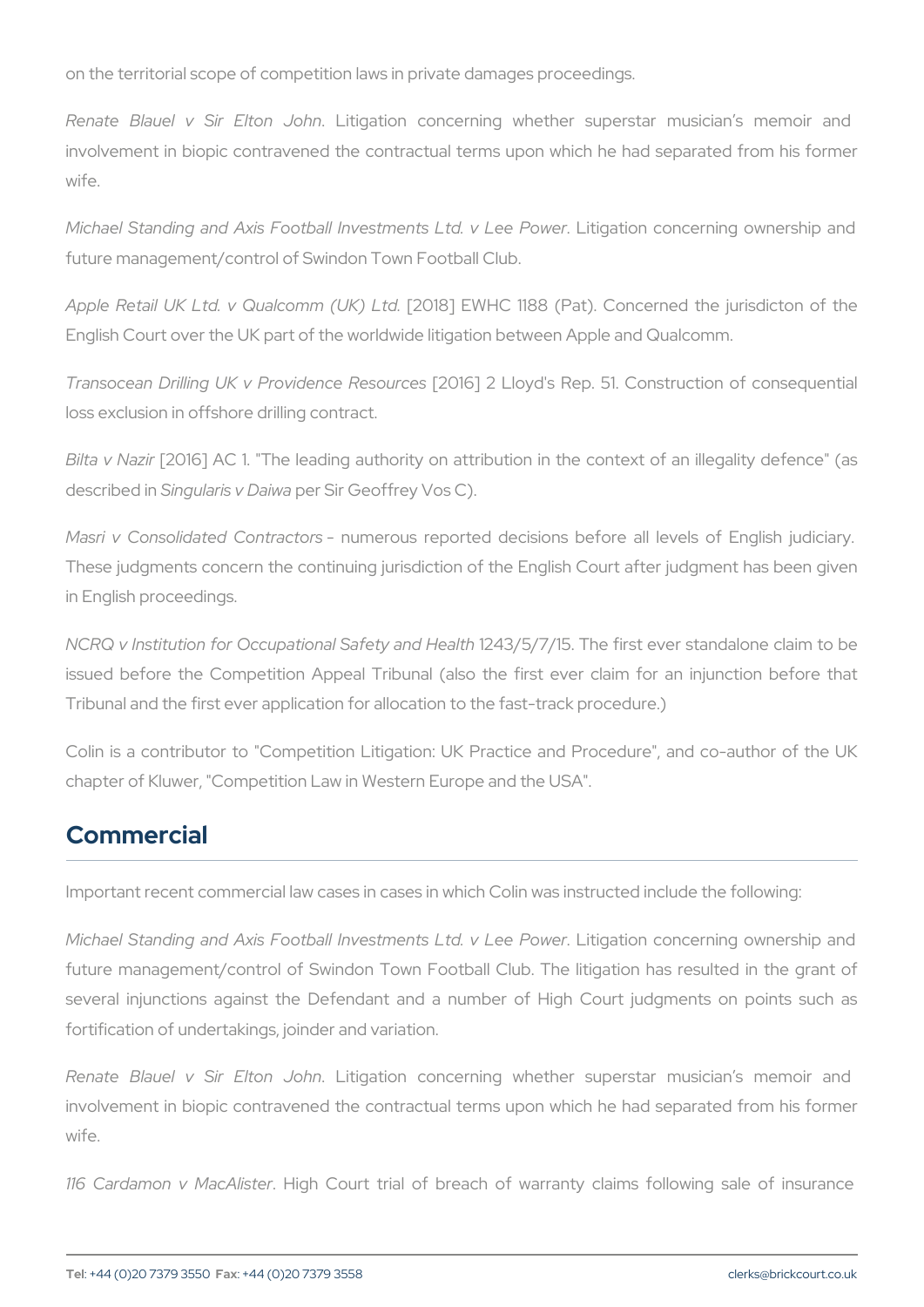brokerage.

Transocean Drilling UK v Proviedence e 2 Resound 'cse s Rep. 51. Construction loss exclusion in offshore drilling contract.

Daewoo Shipbuilding & Marine Engineering Co. Ltd. [20\$8] ng1a LO 6fysch's 443. Substantial shipbuilding arbitration and application to appeal fro

Bilta v Madzion and AC 1. "The leading authority on attribution in the context of an interest of an interest of describe Sdinigularis v p DaiSwina Geoffrey Vos C).

Masri v Consolidated Contractors - numerous reported decisions be These judgments concern the continuing jurisdiction of the Eng judgment has been given.

In addition to the above Colin is involved in a number of sub confidential nature.

## Competition

Important recent competition law cases in cases in which Colin was in

Conversant Wireless Licensing SARL v Hua [v2e0i2 T] e cUhki 8 Cog3 es (SCuopretinck (heard together Uniwhire Indeplane potential). The leading judgment concerning jurisdictional aspects of  $\alpha$ of FRAND claims in England and Wales.

OnePlus Technology v Mitsubishi Elektric Coinp 1562 (Court of Ap concerning confidentiality protection for comparable licences in FRAN

IPCom v H2TO 20] EWHC 2941 (Pat) (Birss J). Judgment concerning jurisdictional scope of damages of damages of the damages of the damages of the damages of the damages of damages of damages of the damages of damages of dama inquiry in claim for infringement of standards-essential patent.

Allianz Global Investors (20B2a1rcl& WSH Ba B & 9 (Comm). Judgment conc massive follow-on litigation arising out anti-competitive manipulation

iiyama UK Limited v Samsung [2018] 2018 AVCA LG dv 229. Now the lea territorial scope of EU competition laws in private damages proceedin

Apple Retail UK Ltd. v Qual[200m168] (EUMMHOLtd188 (Pat). Concerned the English Court over the UK part of the worldwide litigation between App

Conversant Wireless Licensing SARL v Hua [v2e0i1 B & cEh W b HO g 8 0 8 CPat Ltd 2018]

EWHC 1216 (Ch). Judgments concerning jurisdictional aspects of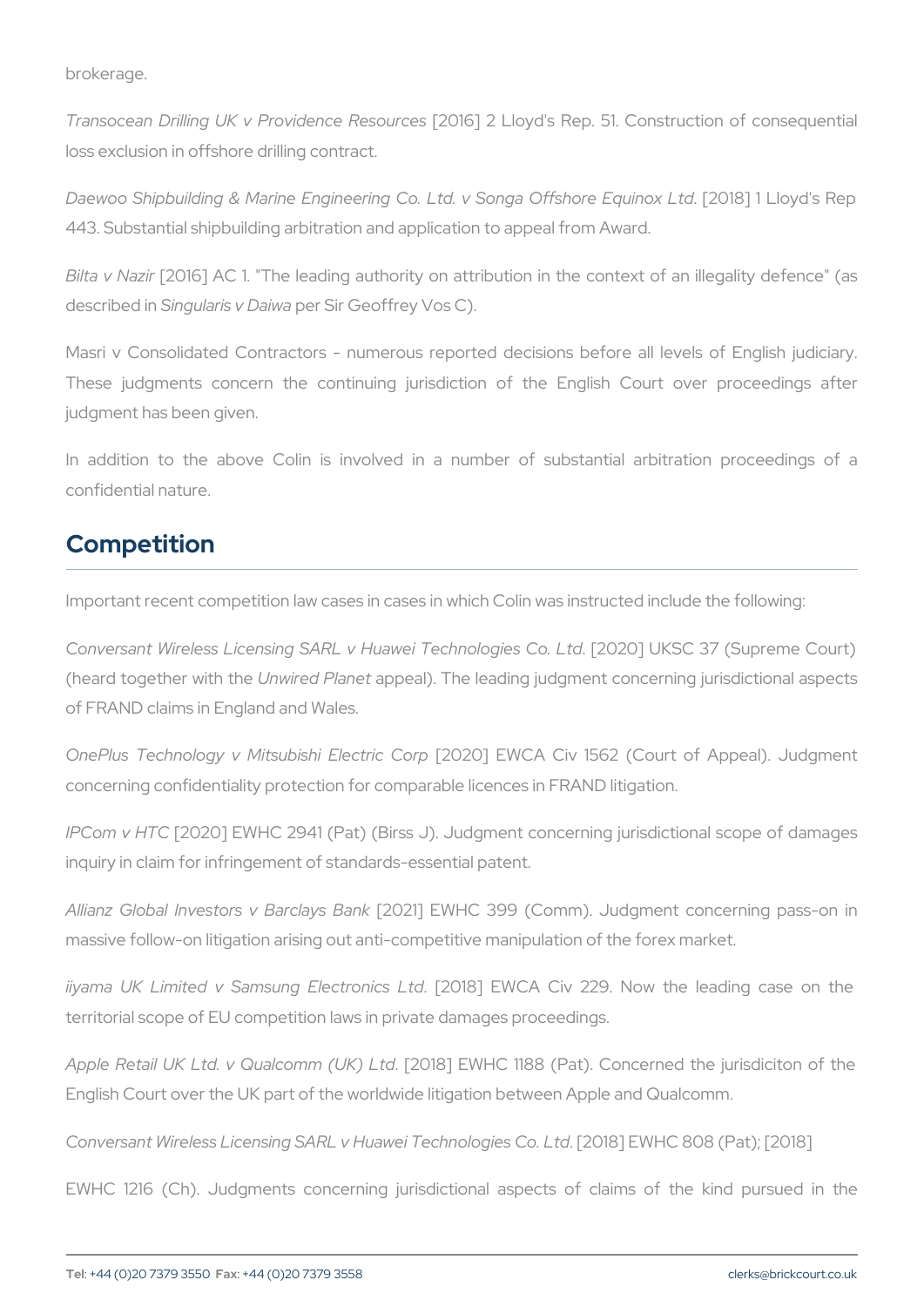Unwired Planet case and stays pending appeals on jurisdiction.

Zantra Ltd v B $M2\$ B 6qld WHC 3578 (Ch). The first successful application order in a competition case in this jurisdiction.

Arriva The Shires v Luton A[2p0dr4t] CEpVeHaCti6  $4s$  (Ch); [2014] UKCLR 313. of dominance claim for injunction and damages.

Cardiff  $B20$12$ ] CAT 19. The first ever claim to proceed to a final competition law in this jurisdiction.

NCRQ v Institution for Occupation & P4S3a/15e/17y/1a5nd The aflit thst ever standal issued before the Competition Appeal Tribunal (also the first ever Tribunal and the first ever application for allocation to the fast-track

Colin is a contributor to "Competition Litigation: UK Practice and OUP, 2010), and co-author of the UK chapter of Kluwer, "Competition USA".

### Qualifications

BA, St. Anne's College, Oxford, First Class

BCL, St. Anne's College, Oxford, First Class

Bar Vocational Course, Inns of Court School of Law

#### Career to date

Called to the Bar, Inner Temple, November 1999

Pupillage at Brick Court Chambers 1999-2000

Tenant at Brick Court Chambers, 2000 to date

Appointed Queen s Counsel, 2020.

#### Professional Memberships

- " Inner Temple
- " Bar European Group
- " London Common Law and Commercial Bar Association (current Cha
- " COMBAR
- " South Eastern Circuit
- " European Circuit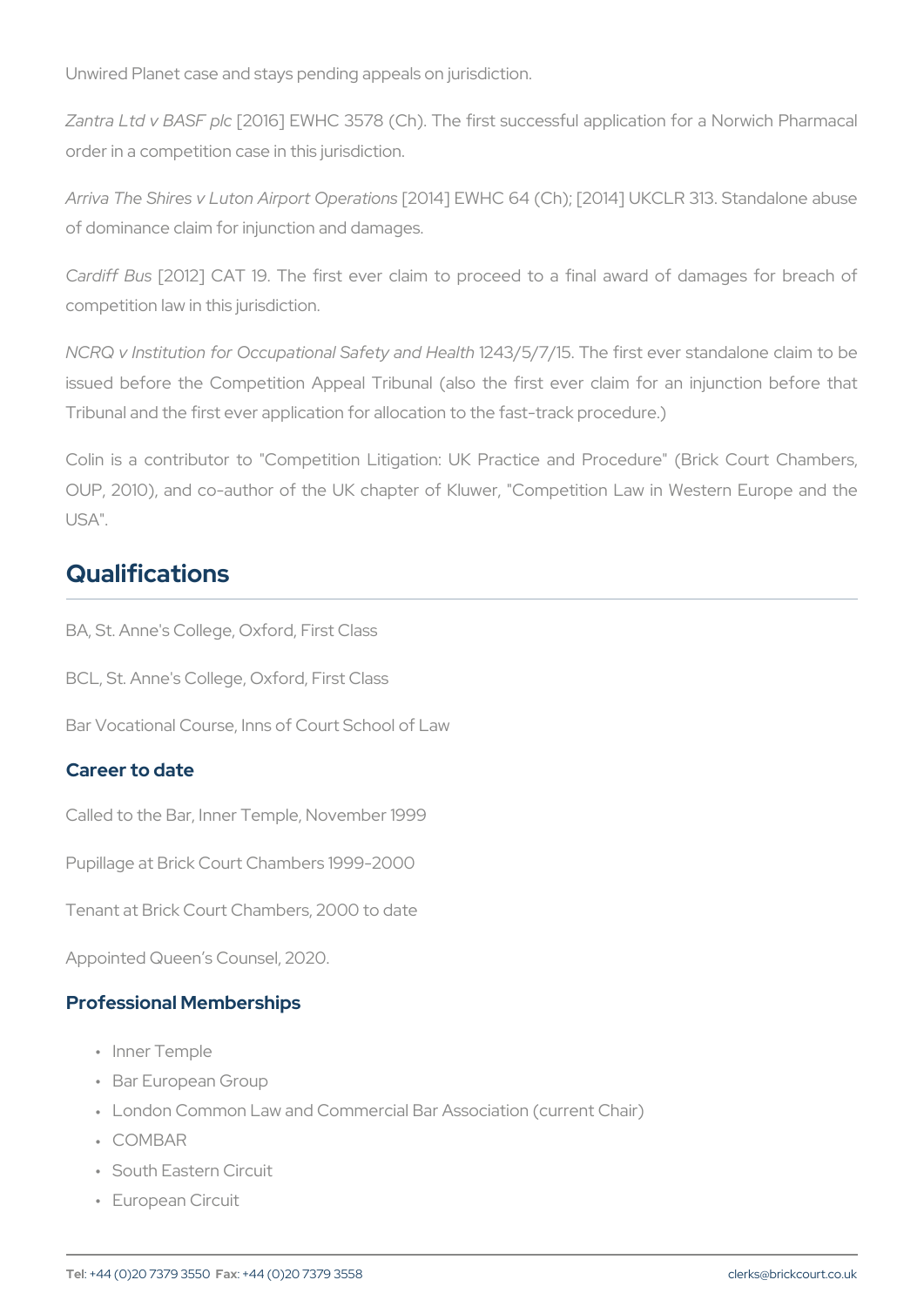- " Human Rights Lawyers' Association
- " Competition Law Association

#### Life outside the Bar

- " Colin is married with three children and lives in London
- " Colin played clarinet in the National Youth Orchestra of Scotland. groups. He reached the final of the men s Silver Pendant Gaelic si Glasgow in 2019.
- " Languages: French, formerly fluent, now rusty (attended school in attending university); Scots Gaelic, neach-ionnsachaidh
- " Ran 2016 Barcelona marathon in under 3hrs 45 mins.
- " Enthusiastic Equity Punk (BrewDog shareholder).

### Directory Quotes

Colin is recommended in Commercial Litigation and in Competition Partners since 2008

- " "He writes brilliantly and thinks deeply about the issues." "Very also hard-working and efficient." (Chambers & Partners 2022)
- " "An excellent junior who has deservedly made the step up to silk and superb in terms of his analytical skills." (Chambers & Partners " "Very bright, very approachable and a real team player." (Legal 50 " "Colin is technically terrific and very impressive." "He is a ve competition specialist." (Chambers & Partners 2021)
- " "He is technically terrific and very impressive in all he does." (Ch " "Very bright; very engaged; very knowledgeable." (Legal 500 2021) " "Has superb analytical skills and is pragmatic, highly re (Chambers & Partners UK & Global 2020)
- " "He's extremely hard-working, offers a high level of attention to everyone else." "His advice is to the point and he is very comme Global 2020)
- " "Hardworking and effective." (Legal 500 2020)
- " "He works well as a team member and his technical knowledge is f
- " "Has good drafting skills, is quick on the uptake and is very Partners UK & Global 2019)
- " West has a real appreciation of EU competition law and is g jurisdictional analysis." (Chambers & Partners UK & Global 2019)
- " "He turns round his work very quickly and is a real team player." (